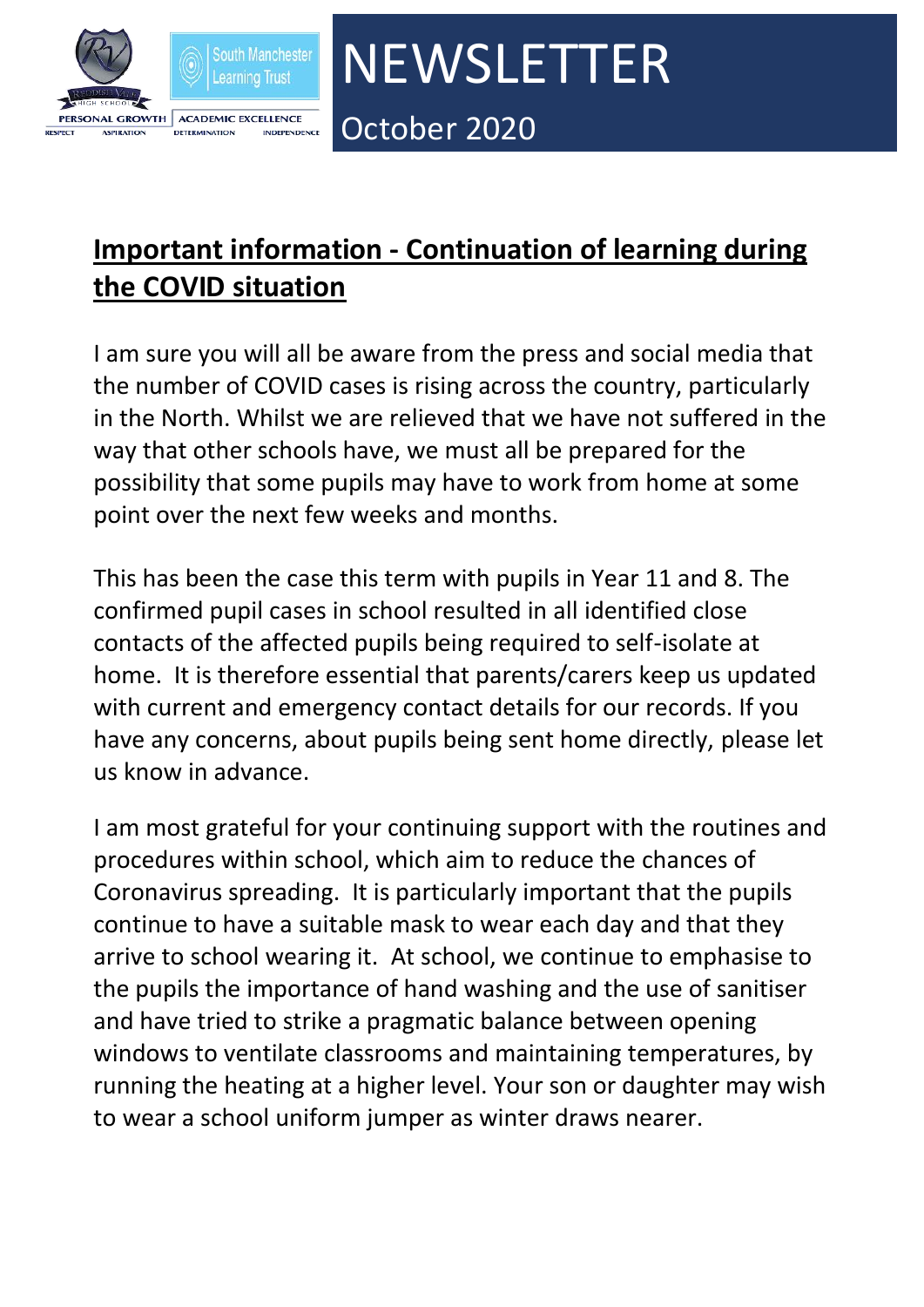It is very important that parents/carers support us to ensure that **learning does not stop during these difficult times.** Teachers are working incredibly hard to provide lessons, live and recorded, that pupils can access via Microsoft Teams, Zoom and Google Classroom in order to minimise the impact of disrupted learning. Such lessons are not optional and **we need your help in ensuring that pupils continue to work hard should they be sent home to isolate.** Teachers set work for every lesson, or invite the pupils to join in via Teams/Zoom and there should be no excuse for non-engagement. We continue to work hard to provide ICT resources for families who may need it and can make provision to provide work packs for any child who needs them.

The situation is changing rapidly, if we receive information of a confirmed case at any point over the holiday period, we will be contacting the families involved and advising them if pupils need to self-isolate for 14 days. It is vital to understand that self-isolation means that pupils should not leave the house or meet with others outside the household and that learning does not stop during term time – pupils have already missed far too much education and we cannot lose another minute.

Many Thanks Mrs Hanson, Headteacher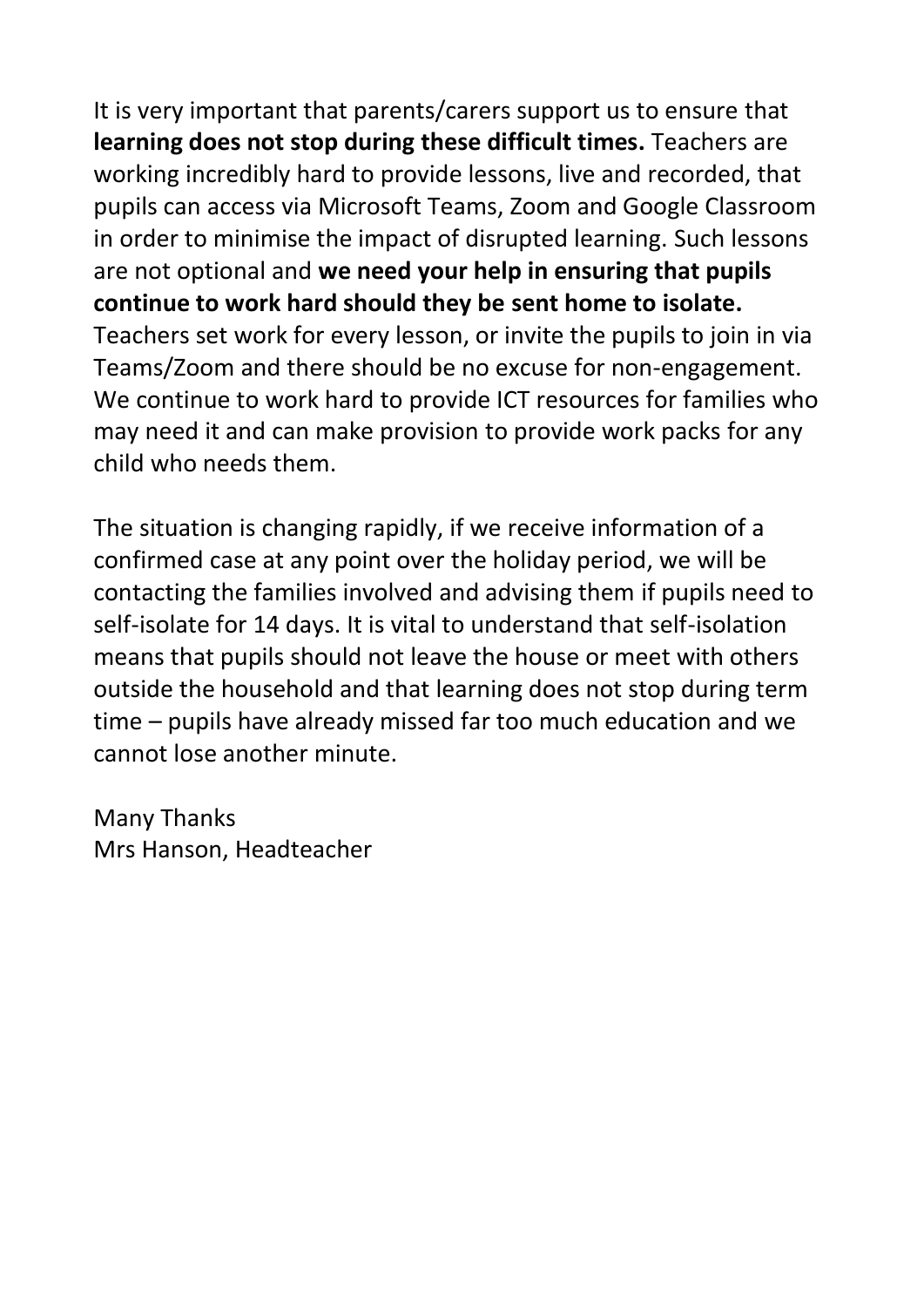### **Year 11 Examinations**

Last week the government made the decision to postpone next year's GCSE examinations for three weeks, meaning that they are now scheduled to start on 7<sup>th</sup> June 2021 and conclude on the 2nd July 2021. GCSE results day has also been rescheduled to take place on Friday 27<sup>th</sup> August 2021.

#### **Please be aware of the change of dates and ensure that pupils are available to sit these important exams.**

It is pleasing that our pupils will now get the chance to prove themselves in nationally standardised assessments but we cannot lose sight of the fact that the situation may change again. We will advise of any further amendments as information becomes available.

Whilst the Government have given some greater clarity over the way in which pupils will be examined next summer, there is still a strong possibility that various in-school assessments, including the forthcoming Mock Exams could directly influence the overall grade each pupil receives. **We cannot stress strongly enough therefore, the critical importance of the upcoming assessments, pre-mocks and ongoing classwork.** 

We continue to be impressed with the maturity of our Year 11 cohort and hope that they will take the opportunity to attend all sessions on offer to them next Half Term.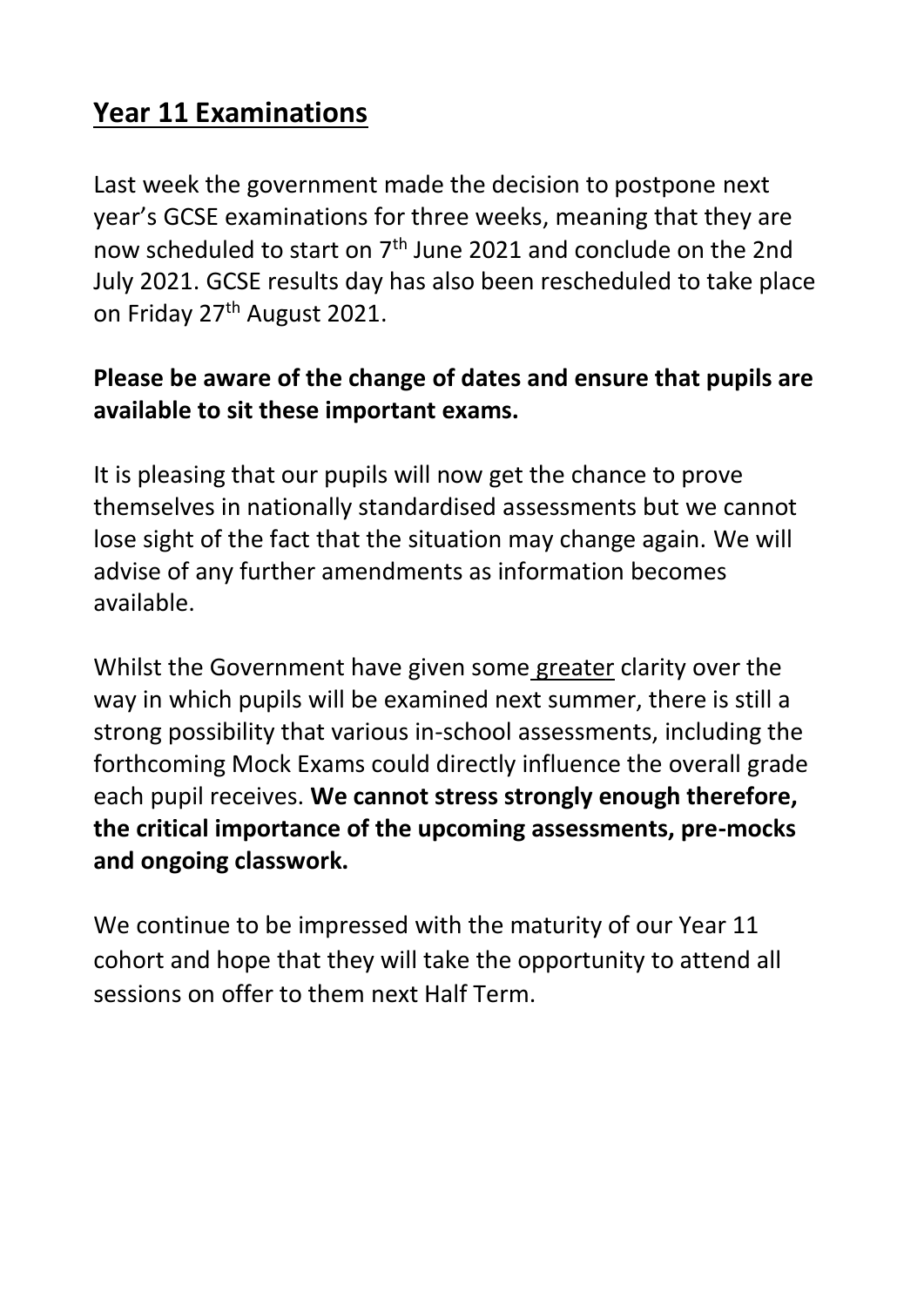### **Half Term 2 - Preparation for the Assessments and Mocks**

Our Year 11 after school booster sessions have already begun and will continue into half term 2. English, Maths and Science are now running before school interventions and have begun after school boosters too. After half-term, we will be increasing the English, Maths and Science sessions, along with options subjects on the Thursday and Friday.

Please see tables below.

| <b>Booster Schedule</b> |            |                     |                |               |
|-------------------------|------------|---------------------|----------------|---------------|
| <b>Red Week</b>         |            |                     |                |               |
| Monday                  | Tuesday    | Wednesday           | Thursday       | Friday        |
| Science                 | Maths      | English             | Ebacc targeted | Open          |
| Targeted                | Compulsory | Targeted            | (MFL/          | subjects      |
| groups                  | for all    | groups              | Geo/His/Com    | targeted (all |
| <b>AND</b>              |            | <b>AND sessions</b> | Sci)           | other         |
| sessions                |            | open to all         |                | subjects)     |
| open to all             |            |                     |                |               |

| <b>Blue Week</b>                                                    |                                |                                                                        |                                                |                                                         |
|---------------------------------------------------------------------|--------------------------------|------------------------------------------------------------------------|------------------------------------------------|---------------------------------------------------------|
| Science<br>Targeted<br>groups<br><b>AND sessions</b><br>open to all | Maths<br>Compulsory<br>for all | English<br>Targeted<br>groups<br><b>AND</b><br>sessions<br>open to all | Ebacc targeted<br>(MFL/<br>Geo/His/Com<br>Sci) | Open<br>subjects<br>targeted (all<br>other<br>subjects) |
| All sessions compulsory from 16/11/20                               |                                |                                                                        |                                                |                                                         |

#### **Targeted to Compulsory**

We will be offering targeted, compulsory sessions for the first two weeks in Half Term 2 (wc 2/11 and 9/11) alongside open to all sessions. From the week starting 16/11, all sessions will be compulsory sessions, which will be leading up to the mocks week commencing 7<sup>th</sup> December.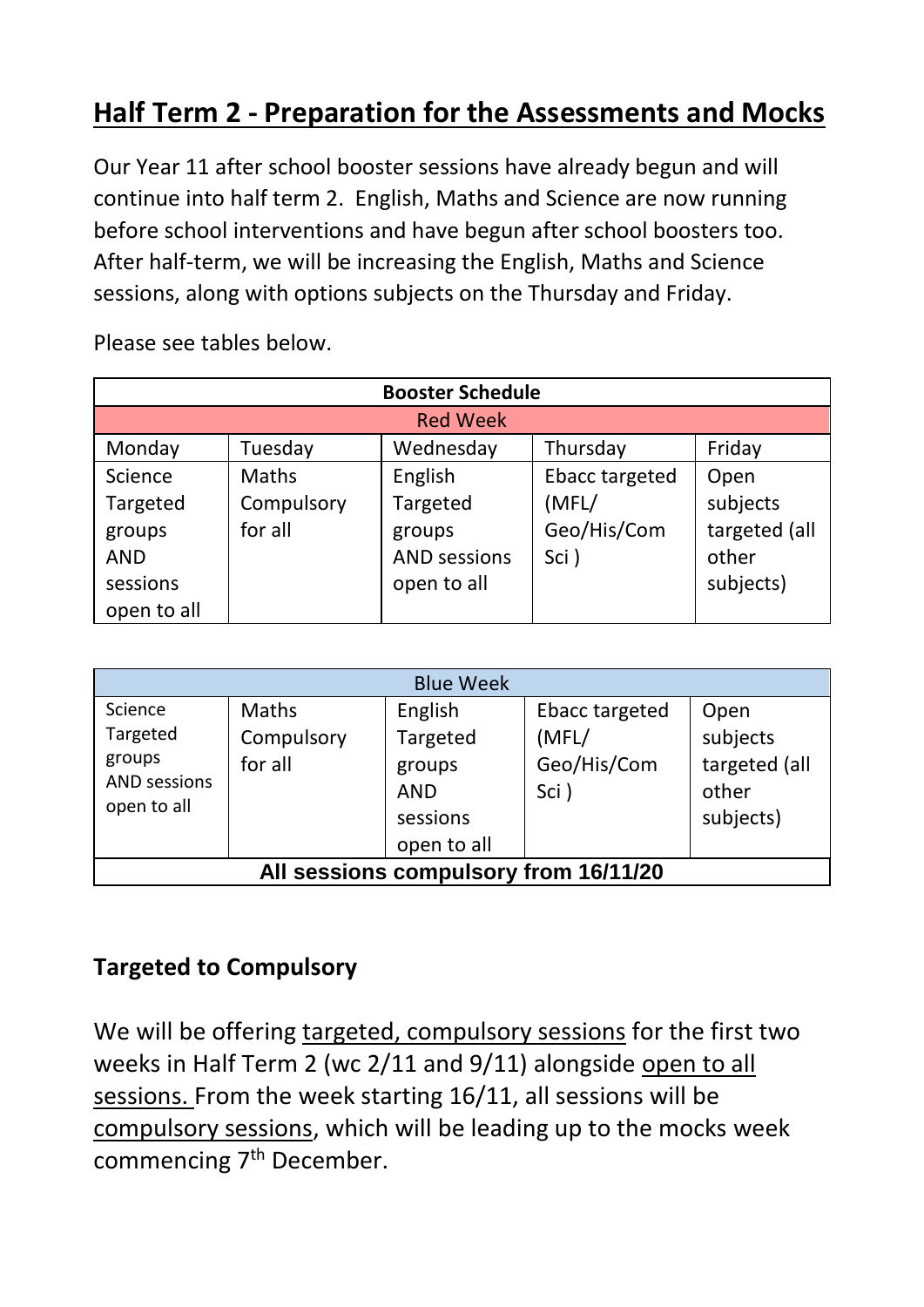#### **Key Dates:**

- 1. Teachers entering first assessment grades on progress reports week beginning 9<sup>th</sup> November.
- 2. Virtual consultation evening Year  $11 26$ <sup>th</sup> November. Further details to be sent out at the start of next half term.
- 3. Mock exam week week beginning 7<sup>th</sup> December.

### **Year 8 and Year 9 morning arrival at 8.50am**

**Please support us by ensuring that all pupils in Year 8 and 9 are ready to come through the gate promptly at 8.50am, to be in their classrooms for a 9.00am lesson start.** 



Tutors are in their form rooms from 8.50am to greet the pupils and make sure they are ready for the day ahead, and toast is also available each day before lessons begin. Please support the school by ensuring your son/daughter's prompt arrival. Lateness to school disrupts the smooth running of the day and the learning of other pupils in the class.

Miss Lucas-Stokes, Head of Year 8, leaves us early next term to go on maternity leave. We would like to take this opportunity to wish Miss Lucas-Stokes and her family all the very best.

If you have any Year 8 concerns please continue to contact tutors and the Year 8 team for any support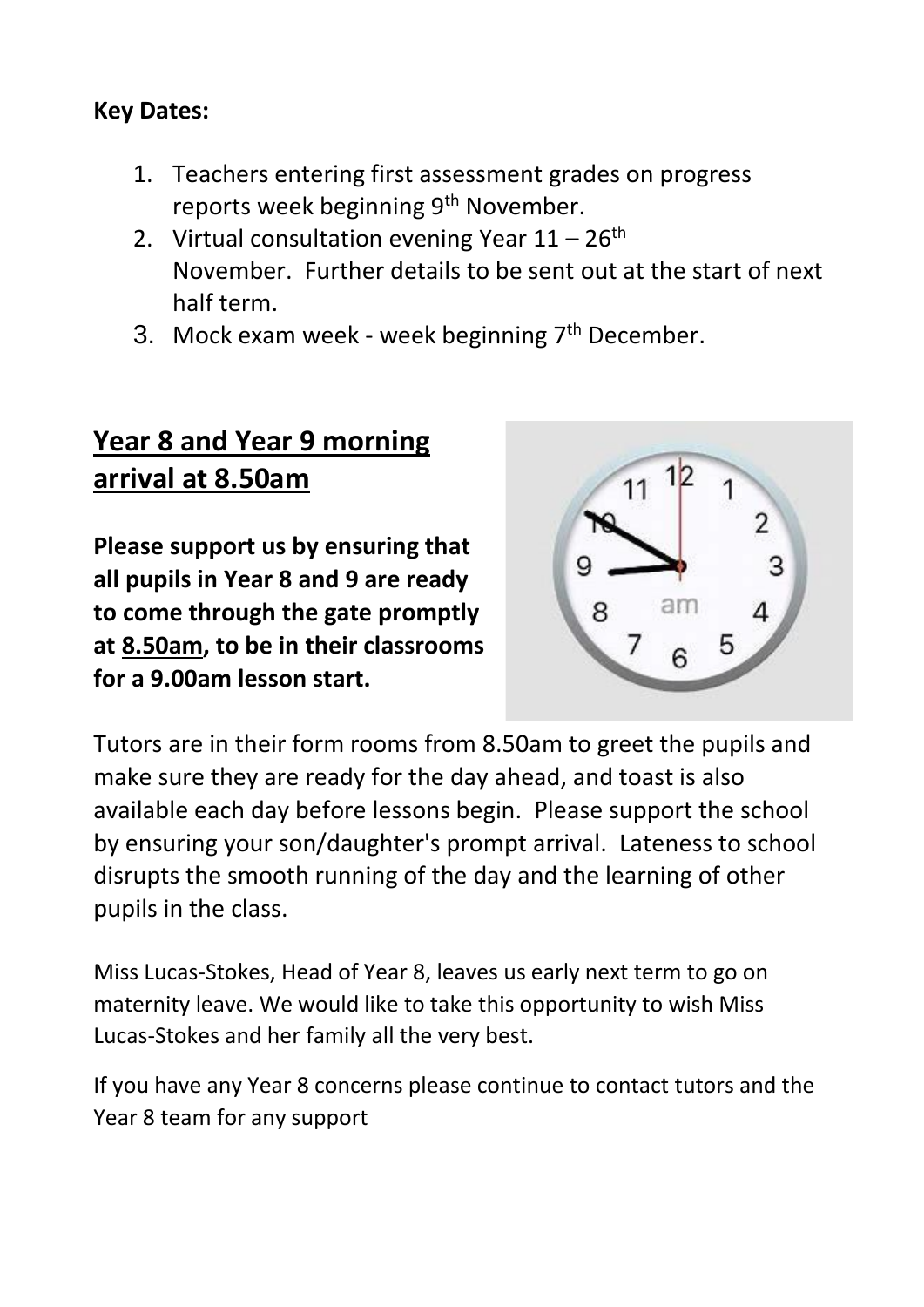### **Year 7**

The year 7's have made a wonderful start to the term at RVHS. The term has not been a conventional beginning to high school, but the year group have embraced a new way of working and built a fantastic foundation for success at the school.

One year 7 student told me that the best thing about being in year 7 is 'making loads of new friends and getting to know his new teachers'.

The pupils have shown a positive attitude to learning and are going from strength to strength. We are looking forward to seeing them continue to develop and make even more progress next half term.

Mrs Saunders – Head of Year 7

#### **Further Education Fair 2020**

On 23/09/20 RVHS held a Further Education Fair to help our pupils prepare for their future. Eight Greater Manchester Further Education providers attended the event presenting and answering our year 10 and 11 student's questions.



The carousel style event enabled all pupils to meet and learn about all the institutes in a socially distanced, safe manner, developing links and understanding about courses on offer from A levels to Apprenticeships.

The event was a massive success and vital to the pupils at RVHS.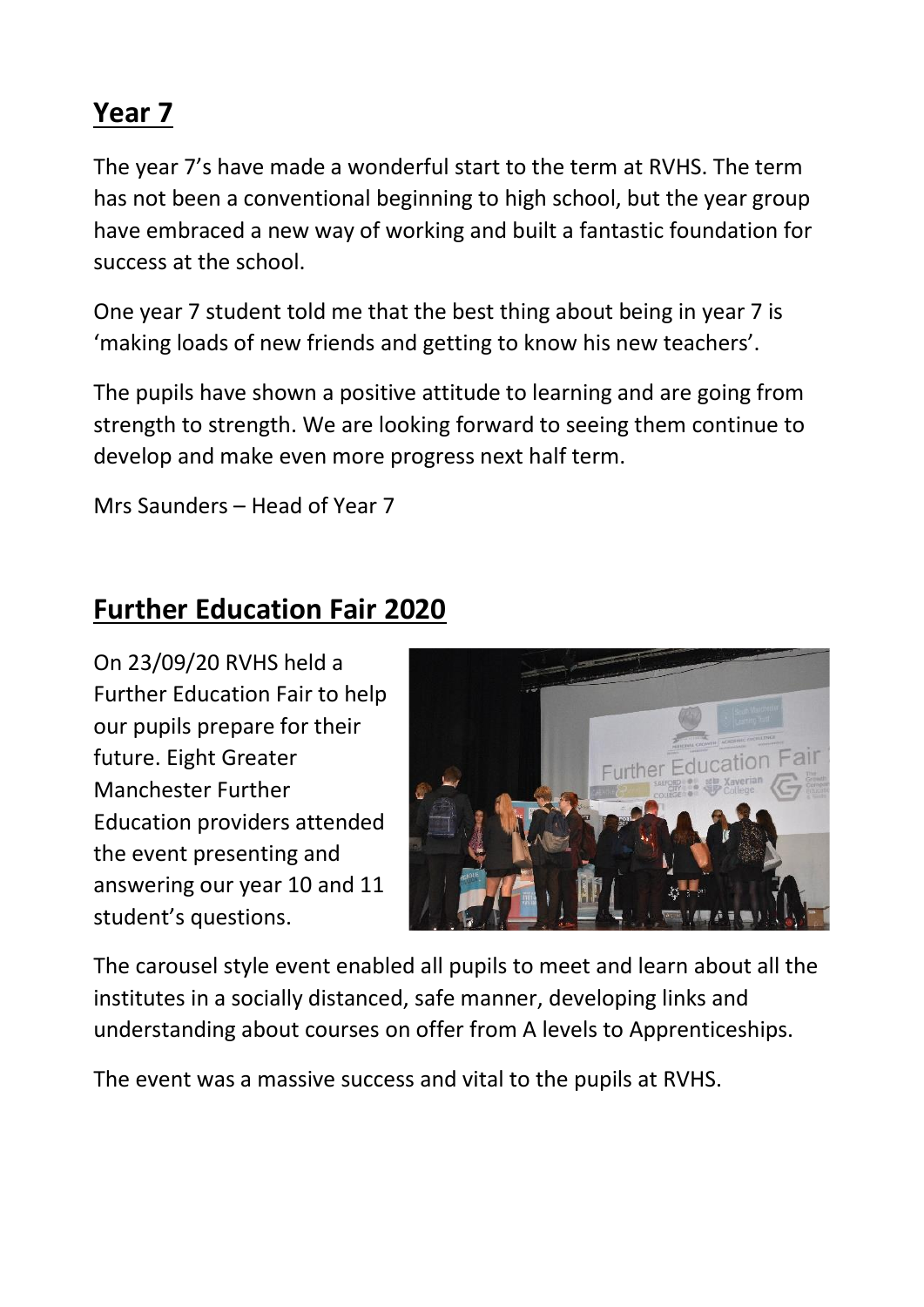

**"The day has been so well organised and its lovely to see pupils so focused on their future"** K.Nieroba – CAMSFC

**"It's been really useful to ask questions and I now know where I want to go!"** RVHS Student

A big Thank you to all the Greater Manchester Further Education providers that contributed to the day and for providing a wide range of opportunities for RVHS Pupils virtually.

### **Student Leadership**



Congratulations to the following pupils who have been chosen by their peers as Student Voice representatives to represent their tutor groups this year and support in ensuring the smooth crossover between lessons. They will be focussing on providing Mrs Evans and the senior team with feedback on all aspects of Teaching and Learning and areas for development across the school.

| Form      |                                      | Form      |                                                   |
|-----------|--------------------------------------|-----------|---------------------------------------------------|
| <b>7R</b> | Roman Winter and<br>Ava Watson       | <b>7H</b> | Charlie Salt and Ella<br>North                    |
| <b>7E</b> | Emily Linwood and<br>Thomas Sinot    | 7V        | Jessica Albiston<br>Fairfield and<br>Elysia Riley |
| <b>7D</b> | Demi Johnson and<br>Felix Doyle      | <b>7A</b> | Alisha Mcgurk and<br>Oliver Carter                |
| 71        | Rebecca Sodunke<br>and<br>Lacey Haye | <b>7L</b> | Connor Crielly and<br><b>Charlotte Hasketh</b>    |
| <b>7S</b> | Stephen Ward and<br>Kallie Kouzoukas |           |                                                   |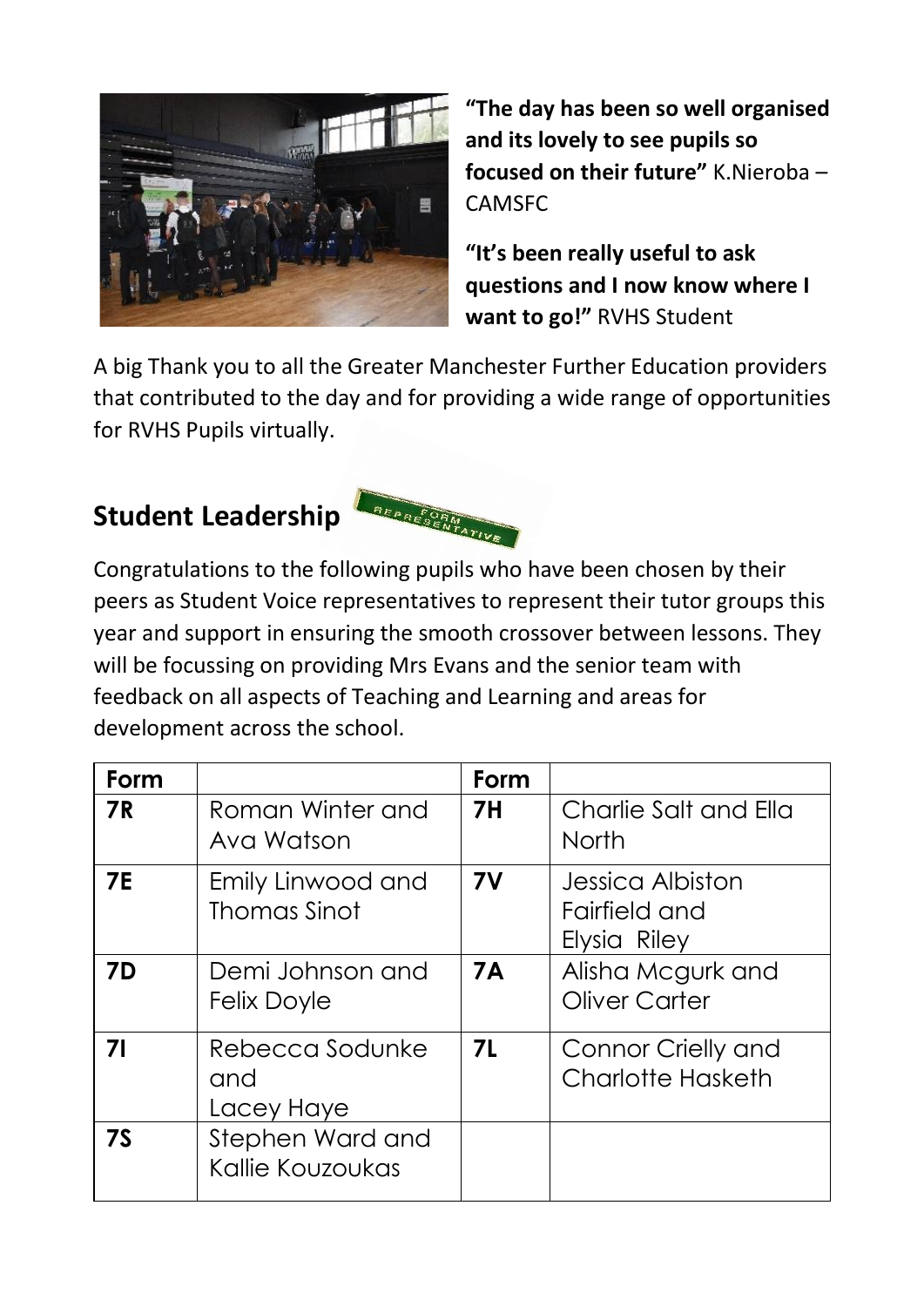| Form      |                                      | Form      |                                           |
|-----------|--------------------------------------|-----------|-------------------------------------------|
| <b>8R</b> | Harrison Barrett and<br>Paige Jaffar | 8H        | Charlotte and Harry<br>Linney             |
| 8E        | Lola Brady Alex<br>McCentee          | 8V        | Louis Williams and<br><b>Clara Davies</b> |
| <b>8D</b> | Nathan Callow Amy<br>Renshaw         | <b>8A</b> | Kian MCKay and<br>Millicent W             |
| 81        | Reece Booth &<br>Ethan Roberts       |           |                                           |
| <b>8S</b> | Amy Ellis and Grace<br>Singleton     |           |                                           |

| Form      |                                                    | Form      |                                         |
|-----------|----------------------------------------------------|-----------|-----------------------------------------|
| <b>9R</b> | Ellie Barrat                                       | <b>9H</b> | Erin Shepherd and<br>Aliakbar Alakbarli |
| <b>9E</b> | Natalie Zuzanikova                                 | 9V        | Angel Ogu and<br>Ateisha Banto          |
| 9D        | Brodie Batty, Freya<br>Noble and Georgina<br>Drury | <b>9A</b> | Chloe Doyle and<br>Rhianna Spencer      |
| 91        | Lilo Ngubo and Luke<br><b>McDermott</b>            |           |                                         |
| 95        | Minnie Fitzpatrick<br>and Joshua Taylor            |           |                                         |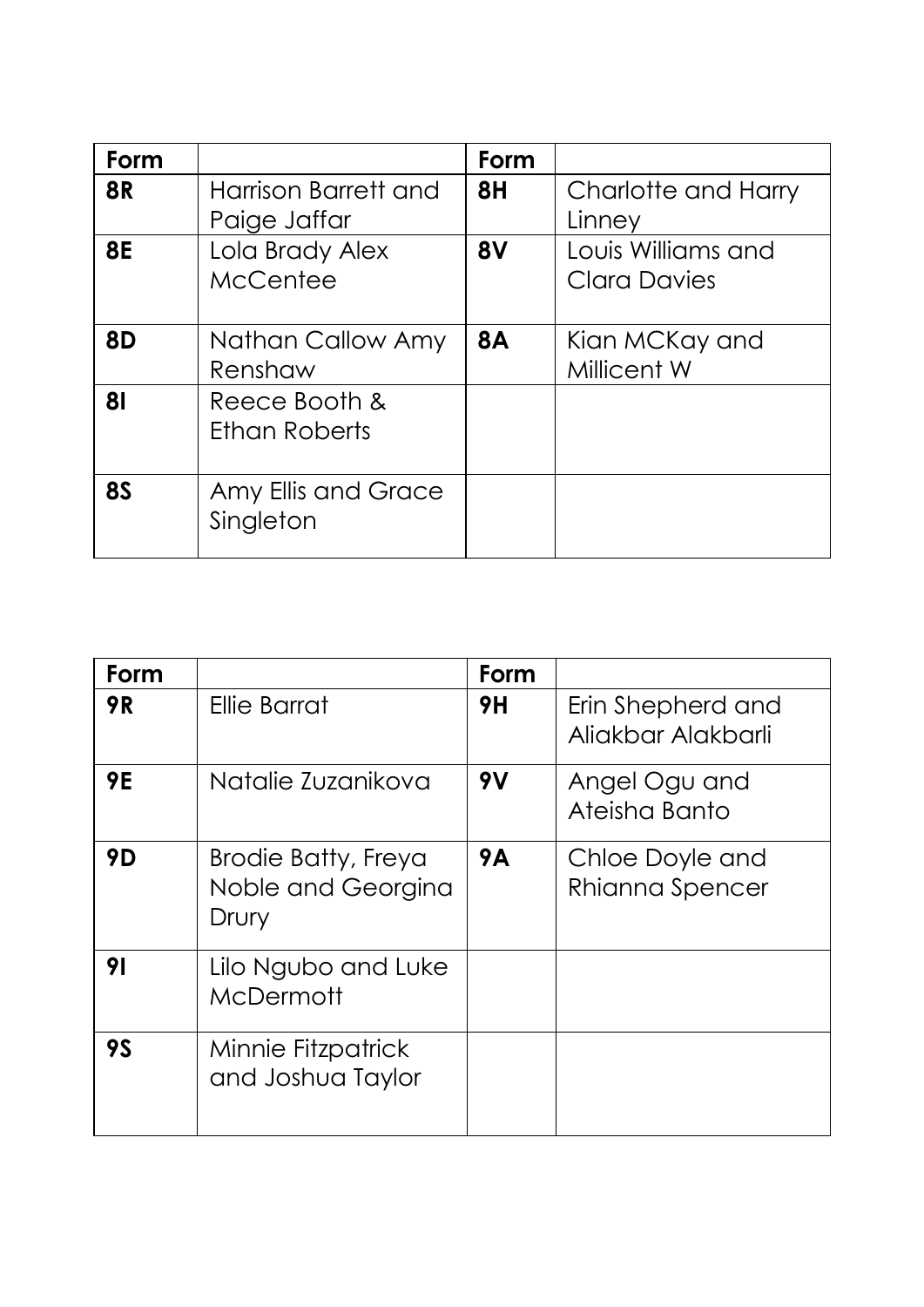| Form       |                                                          | Form       |                                      |
|------------|----------------------------------------------------------|------------|--------------------------------------|
| <b>10R</b> | Caitlin Bell and Timur<br>Guc                            | <b>10H</b> | McKenzie Burgess<br>and Jessica Hatt |
| <b>10E</b> | Millie Carroll and<br><b>Bailey Whitehead</b><br>Cameron | <b>10V</b> | Jalal Hamid Taha<br>and Millie Dodds |
| 10D        | Delmin Abdullah<br>and Dominic<br>Maxwell                |            |                                      |
| <b>10I</b> | Atta Ur-Rahman and<br>Shana Javita<br>Heredia            |            |                                      |
| <b>10S</b> | Paige Laverick and<br>Oliver McLoughlin                  |            |                                      |

### **Senior Prefect Team**

The Year 11 Senior Prefect Team have been very busy organising a Calendar of competitions and events for our year 7 form groups as part of the RVHS new House system.

Events include creative writing competitions; maths challenges and sports activities that will take place throughout the year all accumulating House Points for their forms.

The Senior Prefect Team will be leading Year 7 assemblies this Thursday and Friday to share these plans along with awarding them a variety of rewards and achievements to celebrate their hard work and success during their first half term at RVHS.



shutterstock.com - 357444302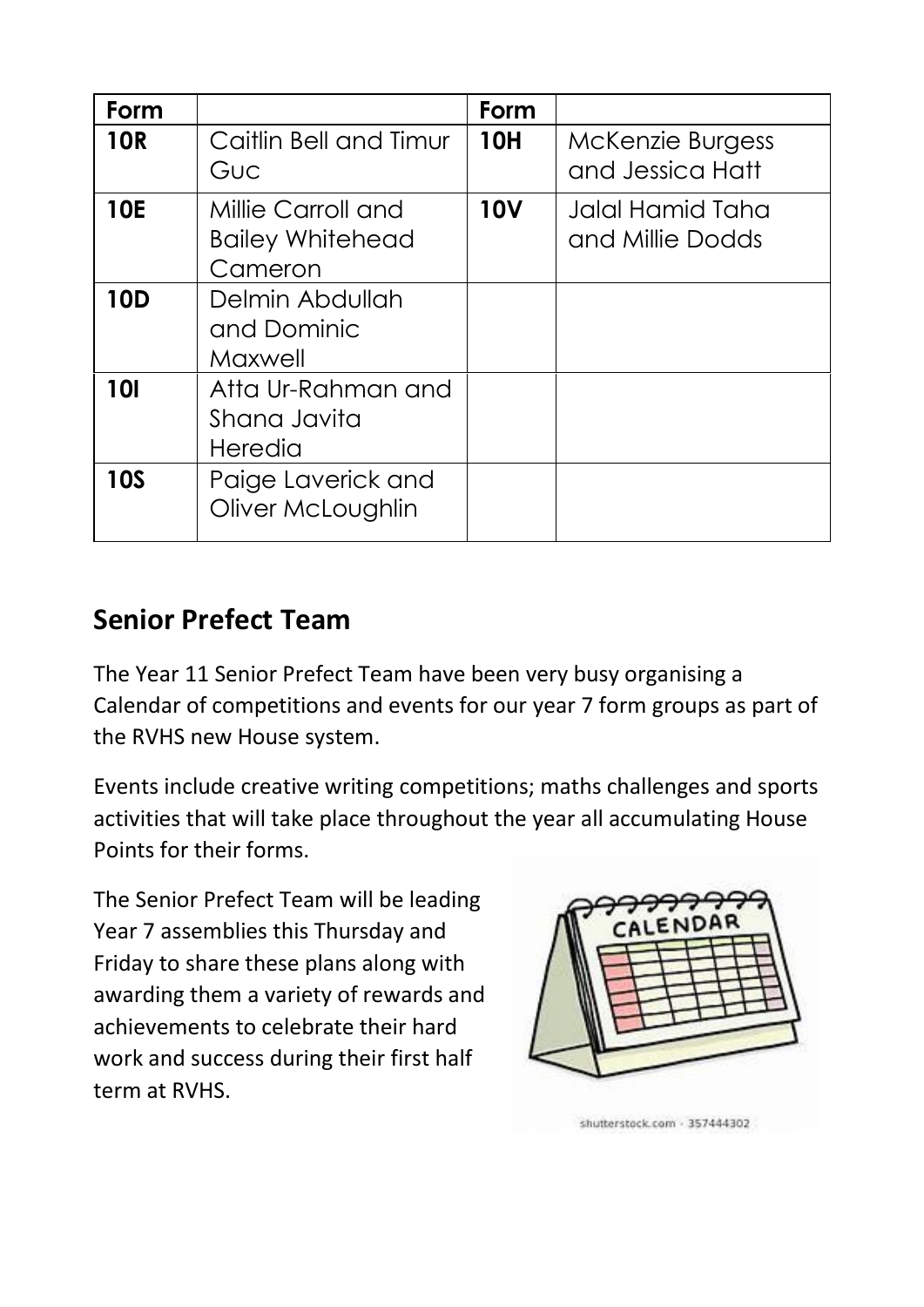# **Uniform Expectations**

A polite reminder of our uniform expectations.

Trainers and hoodies are not permitted. Please ensure that your son/daughter has the correct black school shoes and that as winter approaches they wear the school jumper underneath their blazers and NOT a hoodie or own jumper. This is not part of the uniform policy.

Please also ensure that the correct trousers/skirt are worn. The stretchy fabric trousers or skirts are NOT permitted.

## **Equipped and ready to learn**

All pupils should have their own equipment for lessons, as we should not be handing out equipment during this time.

They should have a pencil case with at least one pen, pencil, ruler and rubber in it. Please ensure your son/daughter returns after the half term break with the correct equipment



# **Ex-pupils visit our Year 11's**

Two of our ex-students, George Jones and Holly McCormack gave an inspirational presentation to our year 11's. During their presentation, they talked about their experiences at Reddish Vale, things they enjoyed and things they would have done differently.